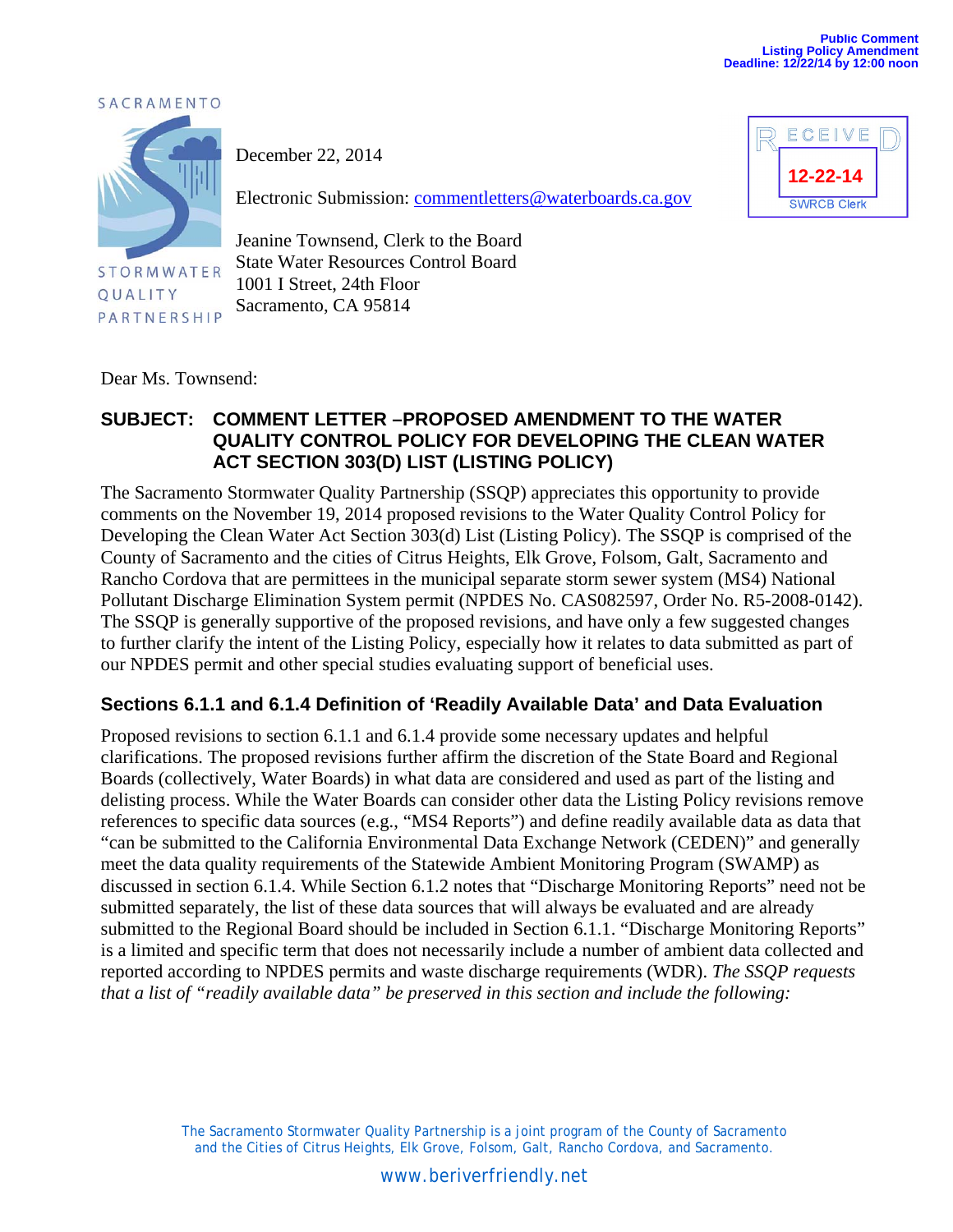The following data submittals to the Regional Boards will be considered "readily available data" and a summary of the evaluation and use of the data will be provided:

- Ambient monitoring data collected and/or reported as part of National Pollutant Discharge Elimination System (NPDES) permits or waste discharge requirements (WDRs)
- Special studies performed to evaluate the protection of beneficial uses or site specific objectives
- Ambient monitoring data from collaborative regional monitoring programs such as the San Francisco Regional Monitoring Program, the Delta Regional Monitoring Program, the Bight Regional Monitoring Program, and others.

We appreciate the historic efforts to consider all reasonable data sources and comprehensively document findings as it allows data submitters the opportunity to ensure the appropriate data were used and to provide more useful comments on proposed listing changes. The wide discretion the Water Boards have in the process may be necessary to evaluate large and diverse datasets, but this detailed documentation is necessary to verify the proposed listing decisions.

## **Section 6.1.2.1 "Off Cycle" Evaluations**

**Proposed language in November 2014 Listing Policy revisions**: "In its notice of solicitation, the State Water Board shall identify which Regional Water Boards shall administer the listing process for that Listing Cycle and whether the State Water Board will administer a particular Regional Water Board's listing process, pursuant to section 6.2, for that region. If a Regional Water Board is "off cycle" pursuant to the State Water Board's notice of solicitation, that Regional Water Board may administer the process for one or more water segments that would result in a direct listing change from the previous Listing Cycle pursuant to section 6.2."

These proposed revisions to the Listing Policy allow the State Board to make a determination of whether a Regional Board should be included in the listing evaluation for that cycle and whether the State Board should perform the listing evaluation for a particular Regional Board. The proposed changes indicate that a Regional Board that is "off cycle" (i.e., not scheduled for inclusion in the listing evaluation) can proceed with more targeted evaluations on water segments at their discretion. While we understand the resource constraints and need to optimize efforts, there should be a specific process for others to initiate a listing change. In some cases adequate evidence is available to delist a segment that may have time sensitive impacts on municipal agencies, including permit requirements or prohibitions. *The SSQP requests the following language be included at the end of the cited Listing Policy revision:* 

During both "on cycle" and "off cycle" periods the Regional and State Boards will consider specific requests from interested parties relevant to listing changes through the data solicitation process. The Water Boards shall document the listing findings in the listing fact sheets or in a separate public response.

## **Section 4.1 Consideration of Site Specific Objectives and Conditions for Delisting**

Delisting should consider numeric water quality objectives that are based on site specific conditions and not be limited to "maximum contaminant levels where applicable, or California/National Toxics Rule water quality criteria" (page 11). For example, USEPA criteria for metals include consideration of organic carbon and other factors that reduce the bioavailability of copper through the Biotic Ligand